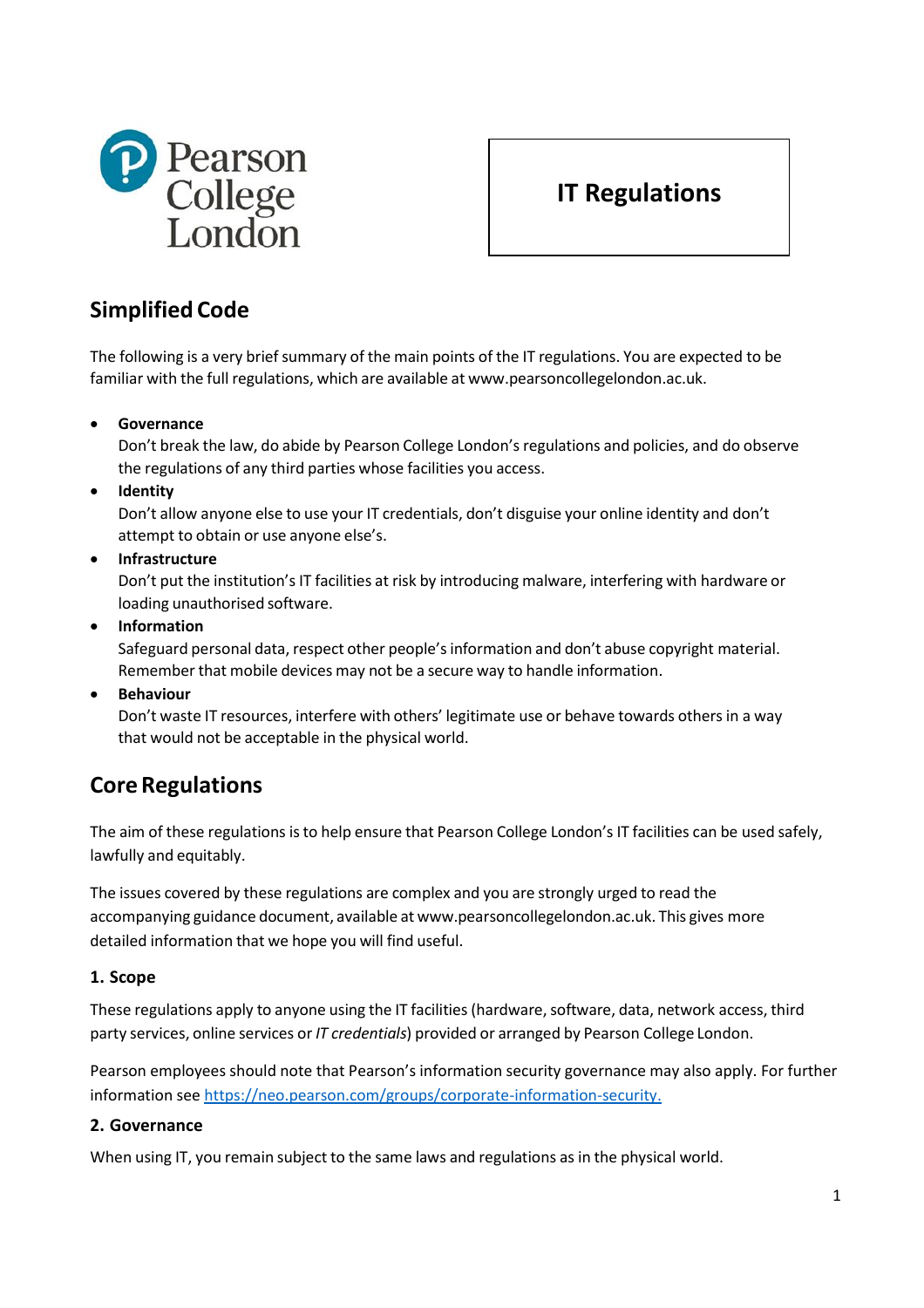It is expected that your conduct is lawful. Furthermore, ignorance of the law is not considered to be an adequate defence for unlawful conduct.

When accessing services from another jurisdiction, you must abide by all relevant local laws, as well as those applicable to the location of the service.

You are bound by Pearson College London's general regulations when using the IT facilities. See [https://www.pearsoncollegelondon.ac.uk/for-students/current-students/policies-and-regulations.ht](https://www.pearsoncollegelondon.ac.uk/for-students/current-students/policies-and-regulations.html) [ml](https://www.pearsoncollegelondon.ac.uk/for-students/current-students/policies-and-regulations.html)

You must abide by the regulations applicable to any other organisation whose services you access.

Some software licences procured by Pearson College London will set out obligations for the user - these should be adhered to.

Breach of any applicable law or third party regulation will be regarded as a breach of these IT regulations.

## **3. Authority**

These regulations are issued under the authority of the Chief Information Officer for Pearson College London who is also responsible for their interpretation and enforcement, and who may also delegate such authority to other people.

You must not use the IT facilities without the permission of Chief Information Officer.

You must comply with any reasonable written or verbal instructions issued by people with delegated authority in support of these regulations. If you feel that any such instructions are unreasonable or are not in support of these regulations, you may appeal to the Chief Information Officer.

## **4. IntendedUse**

The IT facilities are provided for use in furtherance of the mission of Pearson College London, for example to support a course of study, research or in connection with your employment by the institution.

Use of these facilities for personal activities (provided that it does not infringe any of the regulations, and does not interfere with others' valid use) is permitted, but this is a privilege that may be withdrawn at any point.

Use of these IT facilities for non-institutional commercial purposes, or for personal gain, requires the explicit approval of the Chief Information Officer.

Use of certain licences is only permitted for academic use

## **5. Identity**

You must take all reasonable precautions to safeguard any *IT credentials* (for example, a username and password, email address, smart card or other identity hardware) issued to you. You must not allow anyone else to use your IT credentials. Nobody has the authority to ask you for your password and you must not disclose it to anyone.

You must not attempt to obtain or use anyone else's credentials.

You must not impersonate someone else or otherwise disguise your identity when using the IT facilities.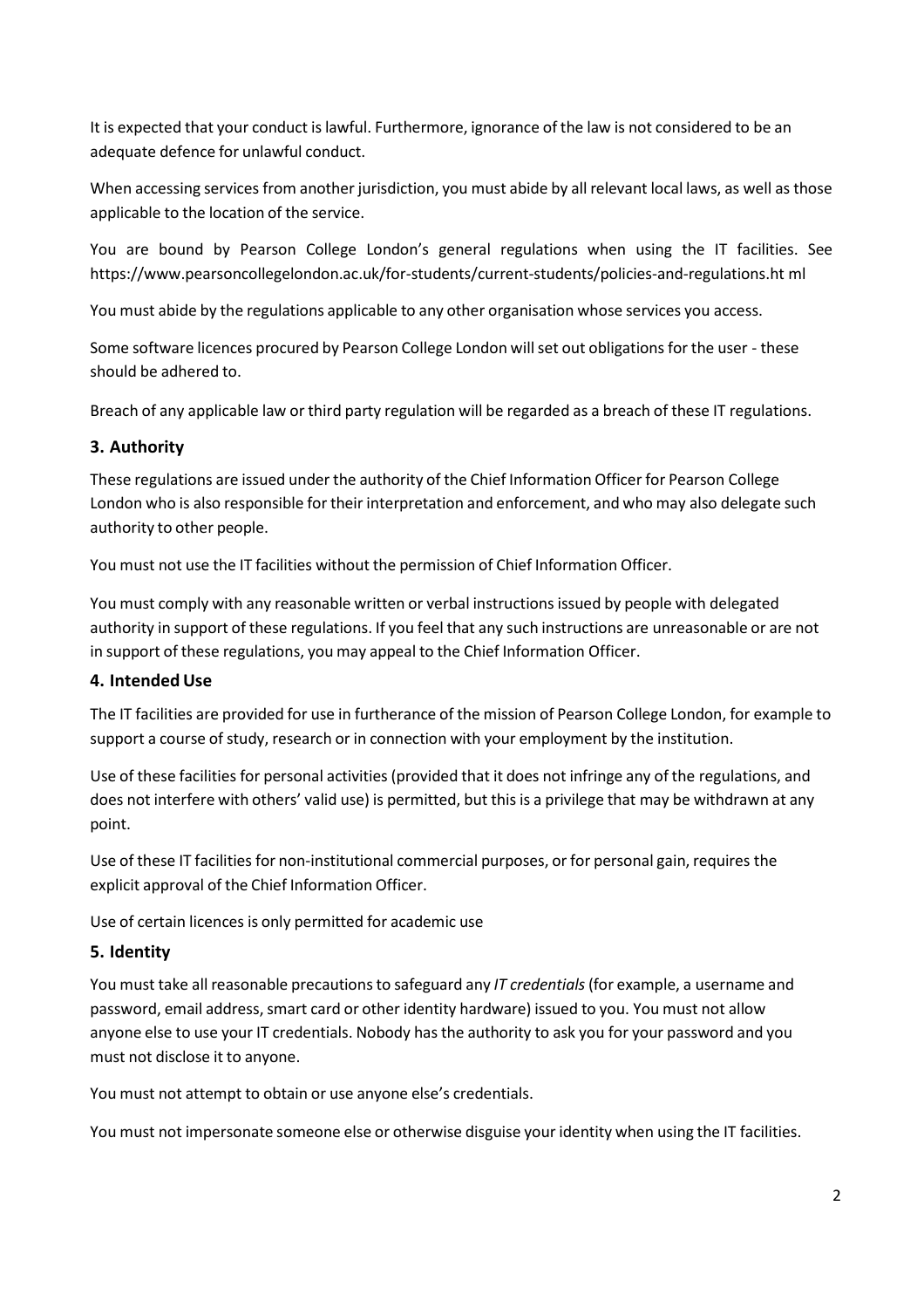# **6. Infrastructure**

You must not do anything to jeopardise the integrity of the IT infrastructure by, for example, doing any of the following without approval:

- Damaging, reconfiguring or moving equipment
- Loading software on Pearson College London's equipment other than in approved circumstances
- Reconfiguring or connecting equipment to the network other than by approved methods
- Setting up servers or services on the network
- Deliberately or recklessly introducing malware
- Attempting to disrupt or circumvent IT security measures.

## **7. Information**

If you handle personal, confidential or sensitive information, you must take all reasonable steps to safeguard it and must observe Pearson College London's Data Protection and Information Security policies and guidance, available at www.pearsoncollegelondon.ac.uk, particularly with regard to removable media, mobile and privately owned devices.

You must not infringe copyright, or break the terms of licences for software or other material.

You must not attempt to access, delete, modify or disclose information belonging to other people without their permission, or explicit approval from the Chief Information Officer.

You must not create, download, store or transmit unlawful material, or material that is indecent, offensive, threatening or discriminatory.

## **8. Behaviour**

Real world standards of behaviour apply online and on social networking platforms, such as Facebook, Blogger and Twitter.

You must not cause needless offence, concern or annoyance to others.

You should also adhere to Pearson College London's guidelines on social media. You must not send spam (unsolicited bulk email).

You must not deliberately or recklessly consume excessive IT resources such as processing power, bandwidth or consumables.

You must not use the IT facilities in a way that interferes with others' valid use of them.

## **9. Monitoring**

Pearson College London monitors and records the use of its IT facilities for the purposes of:

- The effective and efficient planning and operation of the IT facilities
- Detection and prevention of infringement of these regulations
- Investigation of alleged misconduct;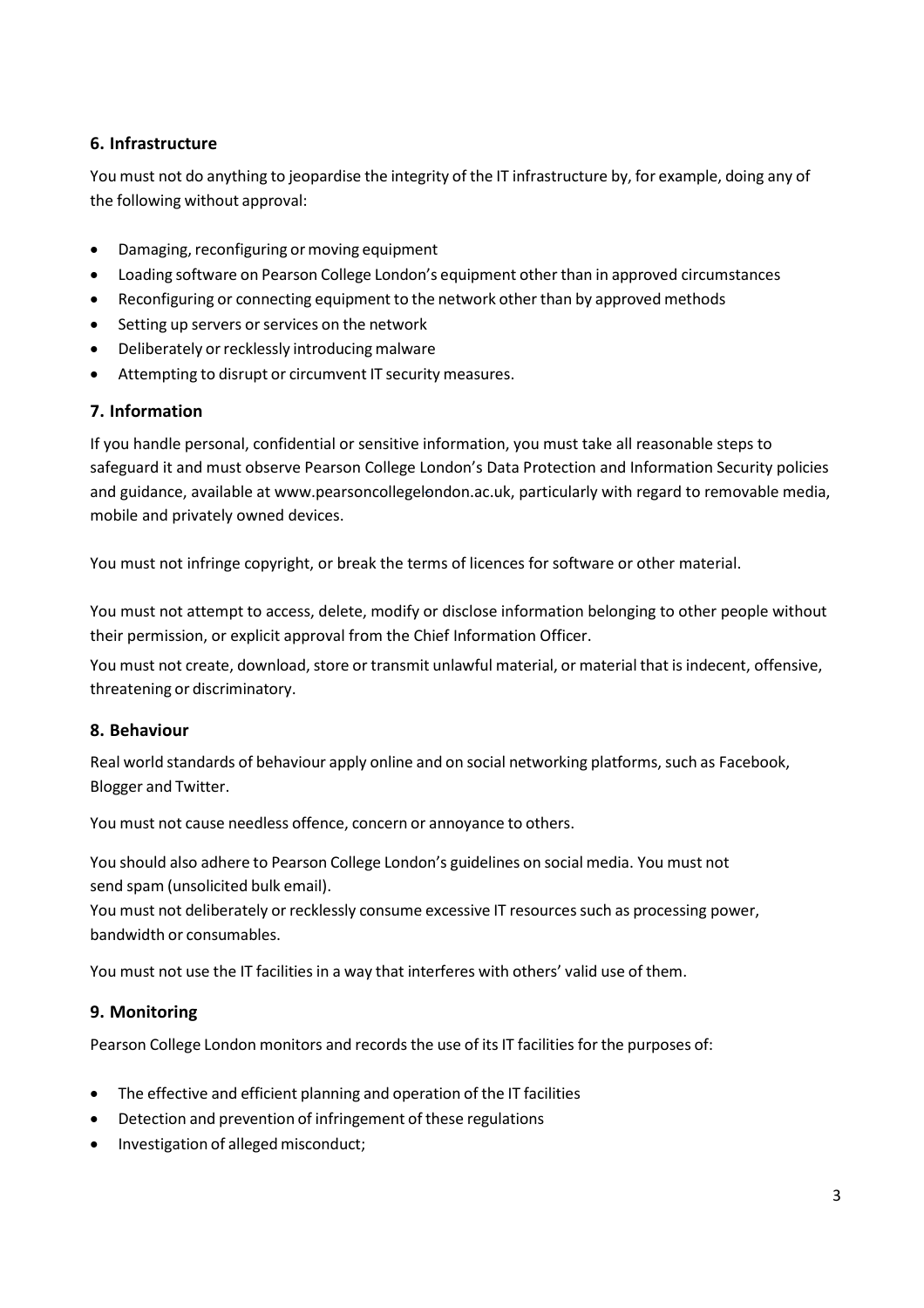Pearson College will comply with lawful requests for information from government and law enforcement agencies.

You must not attempt to monitor the use of the IT facilities without explicit authority.

# **10. Infringement**

Infringing these regulations may result in sanctions under the Pearson College London's disciplinary processes. Penalties may include withdrawal of services and/or fines. Offending material will be taken down.

Information about infringement may be passed to appropriate law enforcement agencies, and any other organisations whose regulations you have breached.

Pearson College London reserves the right to recover from you any costs incurred as a result of your infringement.

You must inform the Chief Information Officer if you become aware of any infringement of these regulations.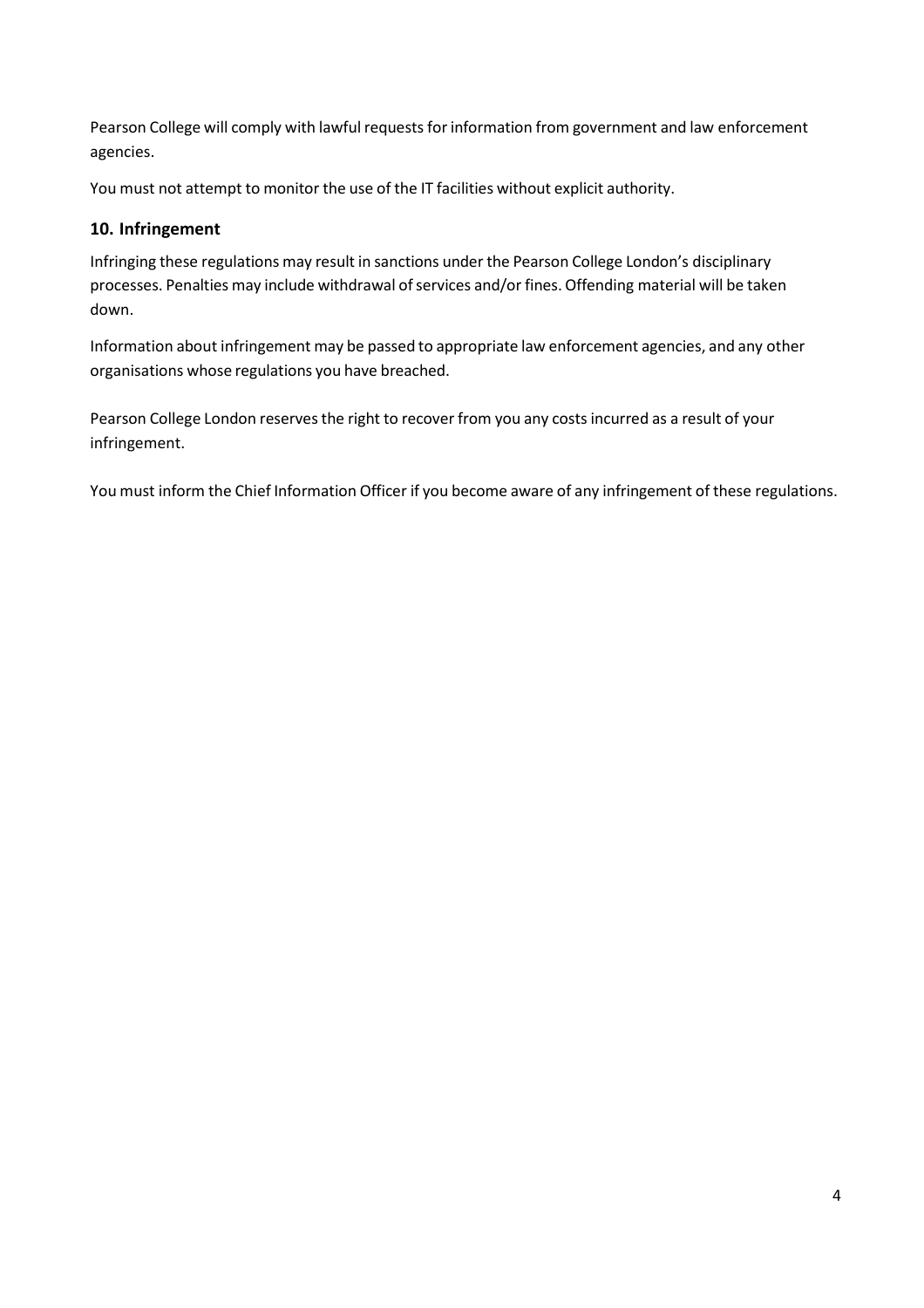# **Guidance notes**

# **1. Scope**

# 1.1 Users

These regulations apply to **anyone** using Pearson College London's IT facilities. This means more than students and staff. It could include, for example:

- Visitors to Pearson College London's website, and people accessing the institution's online services from off campus
- External partners, contractor and agents based onsite and using Pearson College London's network, or offsite and accessing the institution's systems
- Tenants of the institution using the College's computers, servers or network
- Visitors using the institution's wifi;

## 1.2 IT facilities

The term IT facilities include:

- IT hardware that Pearson College London provides, such as PCs, laptops, tablets, smartphones and printers
- Software that the institution provides, such as operating systems, office application software, web browsers etc. It also includes software that the institution has arranged for you to have accessto, for example, special deals for students on commercial application packages
- Data that Pearson College London provides, or arranges accessto. This might include online journals, data sets or citation databases
- Access to the network provided or arranged by the institution. This would cover, for example, network connections in halls of residence, on campus wifi, connectivity to the internet from College PCs
- Online services arranged by the institution, such as Google Apps
- *IT credentials*, such asthe use of your institutional login, or any other token (email address, smartcard, dongle) issued by Pearson College London to identify yourself when using IT facilities.

# **2. Governance**

## 2.1 Domestic law

Your behaviour is subject to the laws of the land, even those that are not apparently related to IT such as the laws on fraud, theft and harassment.

There are many items of legislation that are particularly relevant to the use of IT, including:

- Obscene Publications Act [1959](http://www.legislation.gov.uk/ukpga/Eliz2/7-8/66/contents) and Obscene Publications Act [1964](http://www.legislation.gov.uk/ukpga/1964/74)
- [Protection](http://www.legislation.gov.uk/ukpga/1978/37/contents) of Children Act 1978
- Police and Criminal [Evidence](http://www.legislation.gov.uk/ukpga/1984/60/contents) Act 1984
- [Copyright,](http://www.legislation.gov.uk/ukpga/1988/48/contents) Designs and Patents Act 1988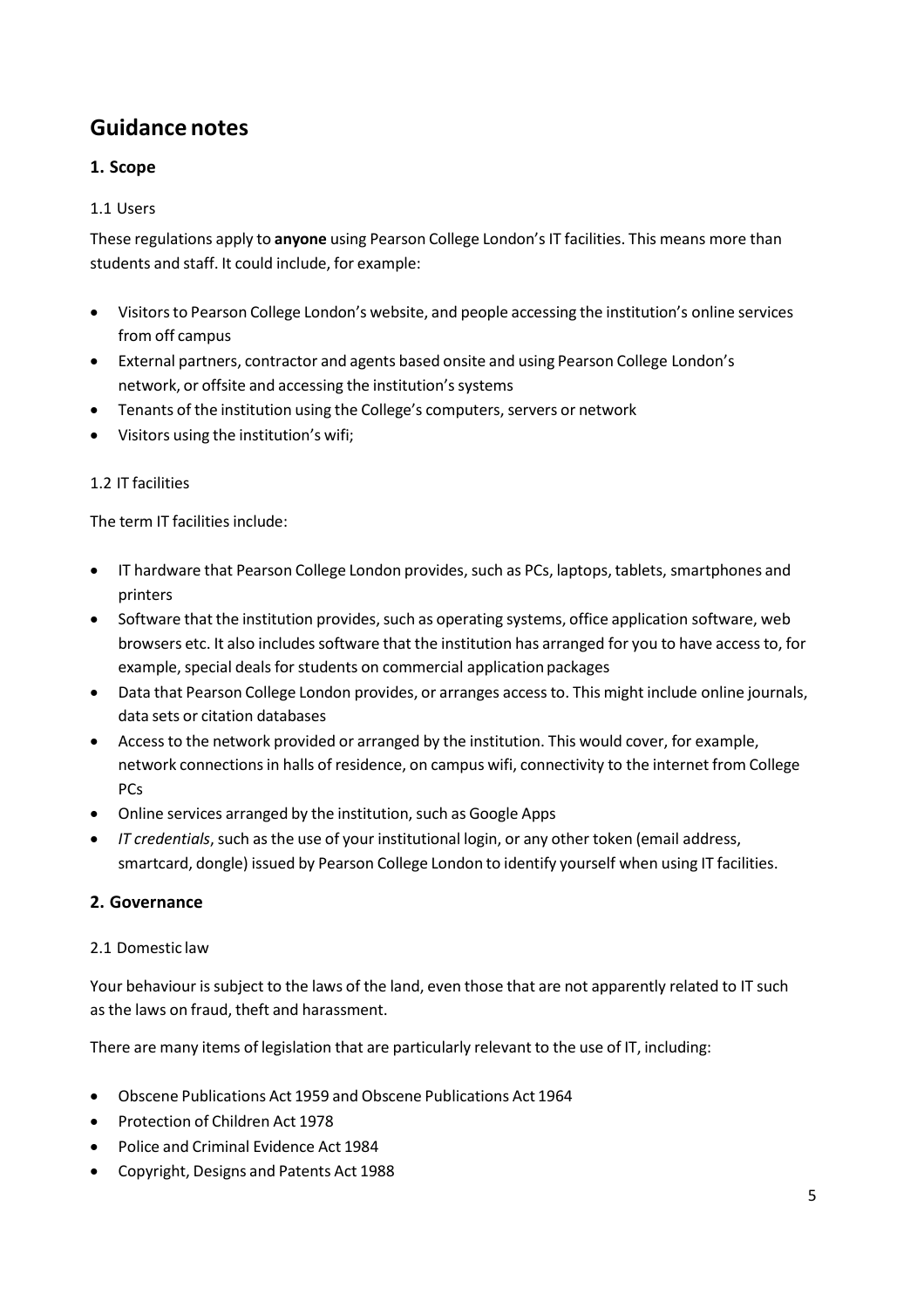- Criminal Justice and [Immigration](http://www.legislation.gov.uk/ukpga/2008/4/contents) Act 2008
- [Computer](http://www.legislation.gov.uk/ukpga/1990/18/contents) Misuse Act 1990
- [Human](http://www.legislation.gov.uk/ukpga/1998/42/contents) Rights Act 1998
- Data [Protection](http://www.legislation.gov.uk/ukpga/1998/29/contents) Act 1998
- Regulation of [Investigatory](http://www.legislation.gov.uk/ukpga/2000/23/contents) Powers Act 2000
- [Prevention](http://www.legislation.gov.uk/ukpga/2005/2/contents) of Terrorism Act 2005
- [Terrorism](http://www.legislation.gov.uk/ukpga/2006/11/contents) Act 2006
- Police and [Justice](http://www.legislation.gov.uk/ukpga/2006/48/contents) Act 2006
- Freedom of [Information](http://www.legislation.gov.uk/ukpga/2000/36/contents) Act 2000
- Freedom of [Information](http://www.legislation.gov.uk/asp/2002/13/contents) (Scotland) Act 2002
- [Equality](http://www.legislation.gov.uk/ukpga/2010/15/contents) Act 2010
- Privacy and Electronic [Communications\(EC](http://www.legislation.gov.uk/uksi/2003/2426/contents/made) Directive) Regulations 2003 (as amended)
- Defamation Act [1996](http://www.legislation.gov.uk/ukpga/1996/31/contents) and Defamation Act [2013](http://www.legislation.gov.uk/ukpga/2013/26/contents)
- Counter [Terrorism](http://www.legislation.gov.uk/ukpga/2015/6/contents/enacted) and Security Act 2015

So, for example, you may not:

- Create or transmit, or cause the transmission, of any offensive, obscene or indecent images, data or other material, or any data capable of being resolved into obscene or indecent images or material
- Create or transmit material with the intent to cause annoyance, inconvenience or needless anxiety
- Create or transmit material with the intent to defraud
- Create or transmit defamatory material
- Create or transmit material such that this infringes the copyright of another person or organisation
- Create or transmit unsolicited bulk or marketing material to users of networked facilities or services, save where that material is embedded within, or is otherwise part of, a service to which the user or their user organisation has chosen to subscribe
- Deliberately (and without authorisation) access networked facilities or services.

#### 2.2 Foreign law

If you are using services that are hosted in a different part of the world, you may also be subject to their laws. It can be difficult to know where any particular service is hosted from, and what the applicable laws are in that locality.

In general, if you apply common sense, obey domestic laws and the regulations of the service you are using, you are unlikely to go astray.

2.3 General Institutional Regulations

2.4

You should already be familiar with Pearson College London's general regulations and policies.

## These are available at

[https://www.pearsoncollegelondon.ac.uk/for-students/current-students/policies-and-regulation](https://www.pearsoncollegelondon.ac.uk/for-students/current-students/policies-and-regulations.html) [s.html.](https://www.pearsoncollegelondon.ac.uk/for-students/current-students/policies-and-regulations.html)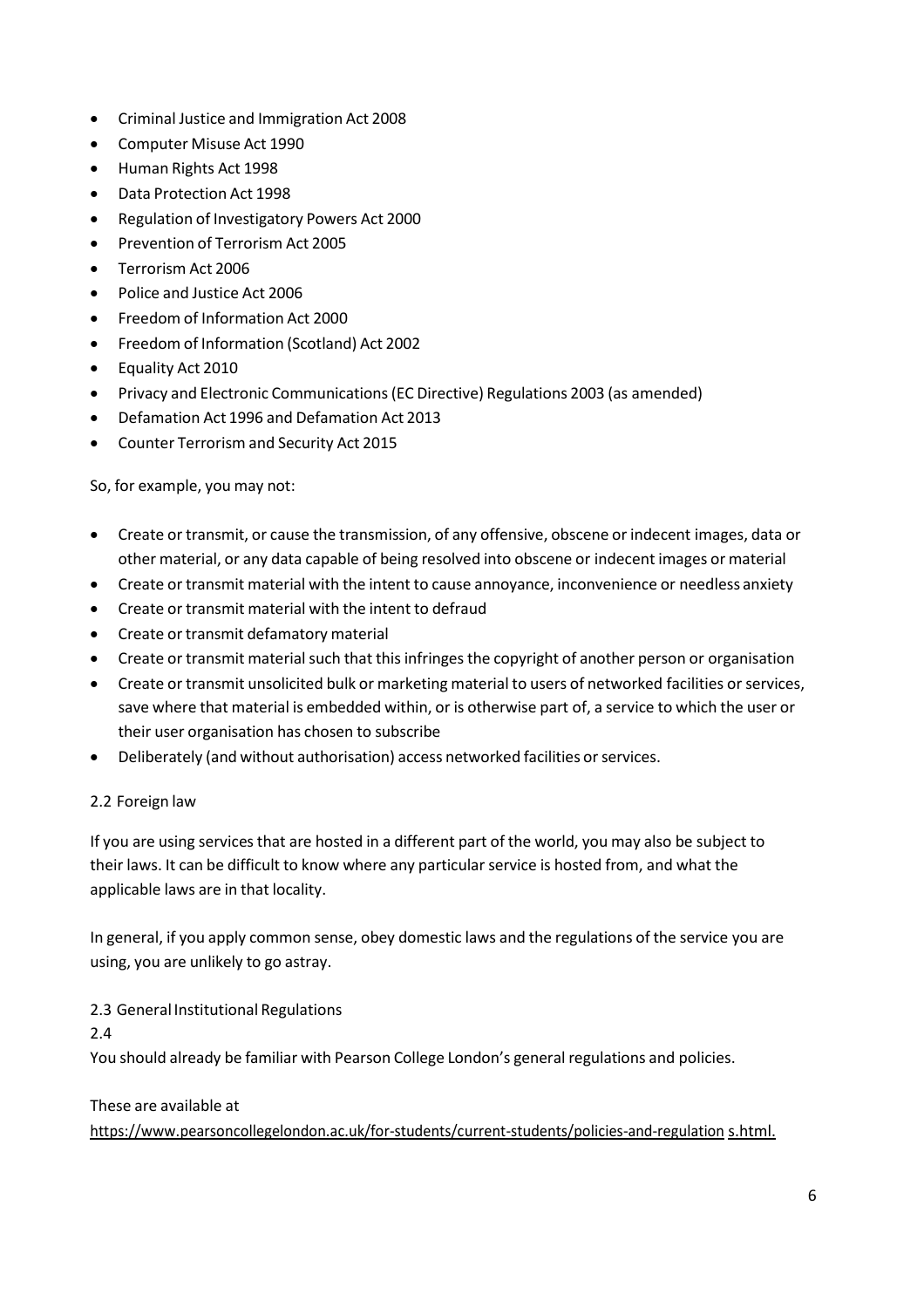## 2.5 Third Party Regulations

If you use Pearson College London's IT facilities to access third party service or resources you are bound by the regulations associated with that service or resource. (The association can be through something as simple as using your institutional username and password).

Very often, these regulations will be presented to you the first time you use the service, but in some cases the service is so pervasive that you will not even know that you are using it.

There will be other instances where Pearson College London has provided you with a piece ofsoftware or a resource.

## **3. Authority**

These regulations are issued under the authority of Pearson College London's Chief Information Officer who is also responsible for their interpretation and enforcement, and who may also delegate such authority to other people.

Authority to use the institution's IT facilities is granted by a variety of means:

- The issue of a username and password or other *IT credentials*
- The explicit granting of access rights to a specific system or resource
- The provision of a facility in an obviously *open access*setting, such as an Institutional website; a self-service kiosk in a public area; or an open wifi network on the campus.

If you have any doubt whether or not you have the authority to use an IT facility you should seek further advice from the Chief Information Officer.

Attempting to use the IT facilities without the permission of the relevant authority is an offence under the Computer Misuse Act.

## **4. IntendedUse**

4.1 Use for Purposesin Furtherance of Pearson College London's Mission

The IT facilities are provided for use in furtherance of the institution's mission. Such use might be for learning, teaching, research, knowledge transfer, public outreach, the commercial activities of the institution, or the administration necessary to support all of the above.

## 4.2 Personal Use

You may currently use the IT facilities for personal use provided that it does not breach the regulations, and that it does not prevent or interfere with other people using the facilities for valid purposes (for example, using a PC to update your Facebook page when others are waiting to complete their assignments).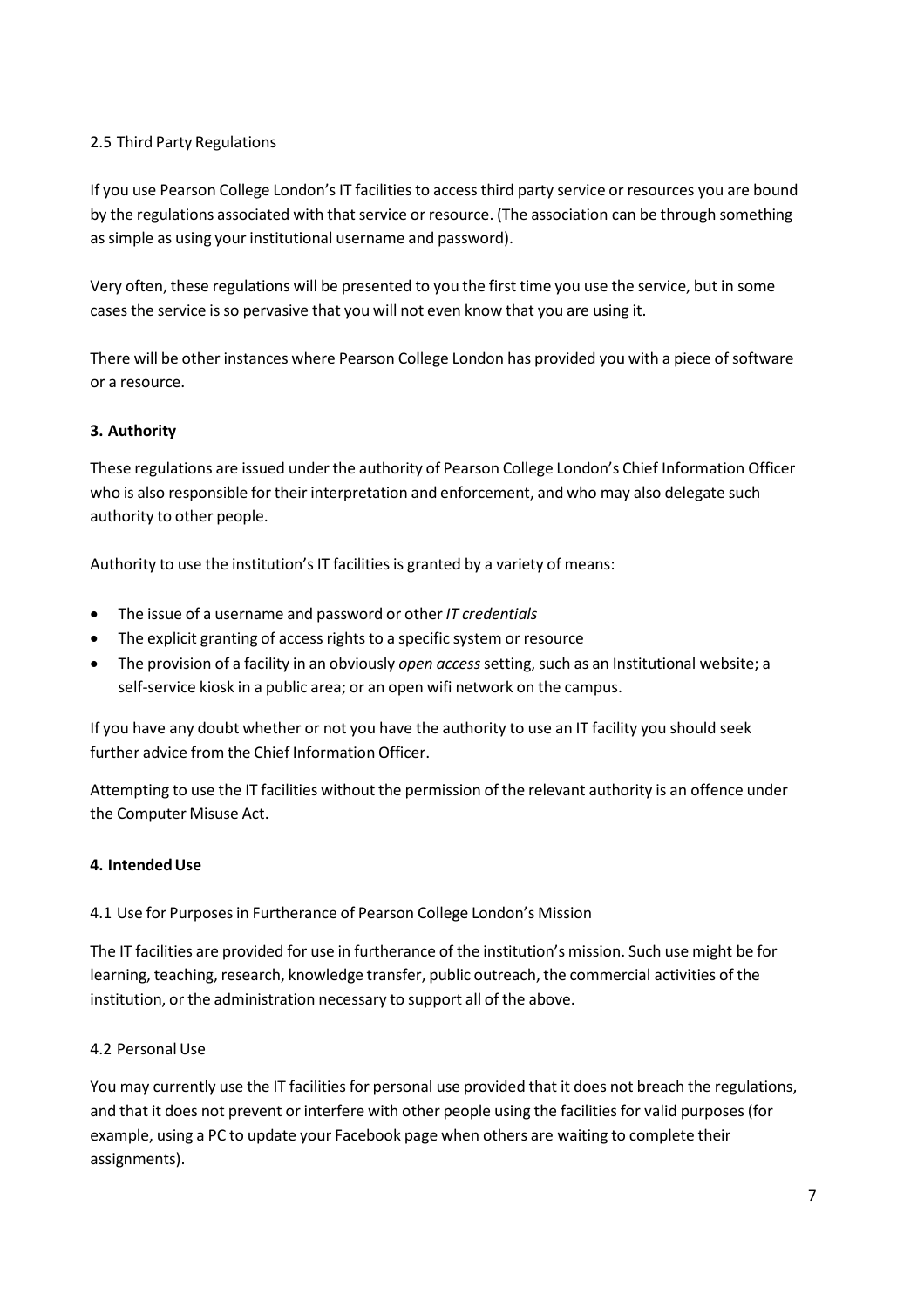However, this is a concession and can be withdrawn at any time.

Staff using the IT facilities for non-work purposes during working hours are subject to the same management policies as for any other type of non-work activity.

4.3 Commercial Use and Personal Gain

Use of IT facilities for non-institutional commercial purposes, or for personal gain, such as running a club orsociety, requires the explicit approval of the Chief Information Officer. The provider of the service may require a fee or a share of the income for this type of use. For more information, contact the Chief Information Officer.

# **5. Identity**

Many of the IT services provided or arranged by Pearson College London require you to identify yourself so that the service *knows* that you are entitled to use it.

Thisis most commonly done by providing you with a username and password, but other forms of *IT credentials* may be used, such as an email address, a smart card or some other form of security device.

## 5.1 Protect Identity

You must take all reasonable precautions to safeguard any IT credentials issued to you. You must change passwords when first issued and at regular intervals as instructed. Do not use obvious passwords, and do not record them where there is any likelihood of someone else finding them. Do not use the same password as you do for personal (i.e. non-institutional) accounts. Do not share passwords with anyone else, even IT staff, no matter how convenient and harmless it may seem.

If you think someone else has found out what your password is, change it immediately and report the matter to Pearson College London IT Support.

Do not use your username and password to log in to websites or services you do not recognise, and do not log in to websites that are not showing the padlock symbol.

Do not leave logged in computers unattended, and log out properly when you are finished. Don't allow anyone else to use your smartcard or other security hardware. Take care not to lose them, and if you do, report the matter to IT immediately.

## 5.2 Impersonation

Never use someone else's*IT credentials*, or attempt to disguise or hide your real identity when using the institution's IT facilities.

However, it is acceptable not to reveal your identity if the system or service clearly allows anonymous use (such as a public facing website).

## 5.3 Attempt to Compromise Others' Identities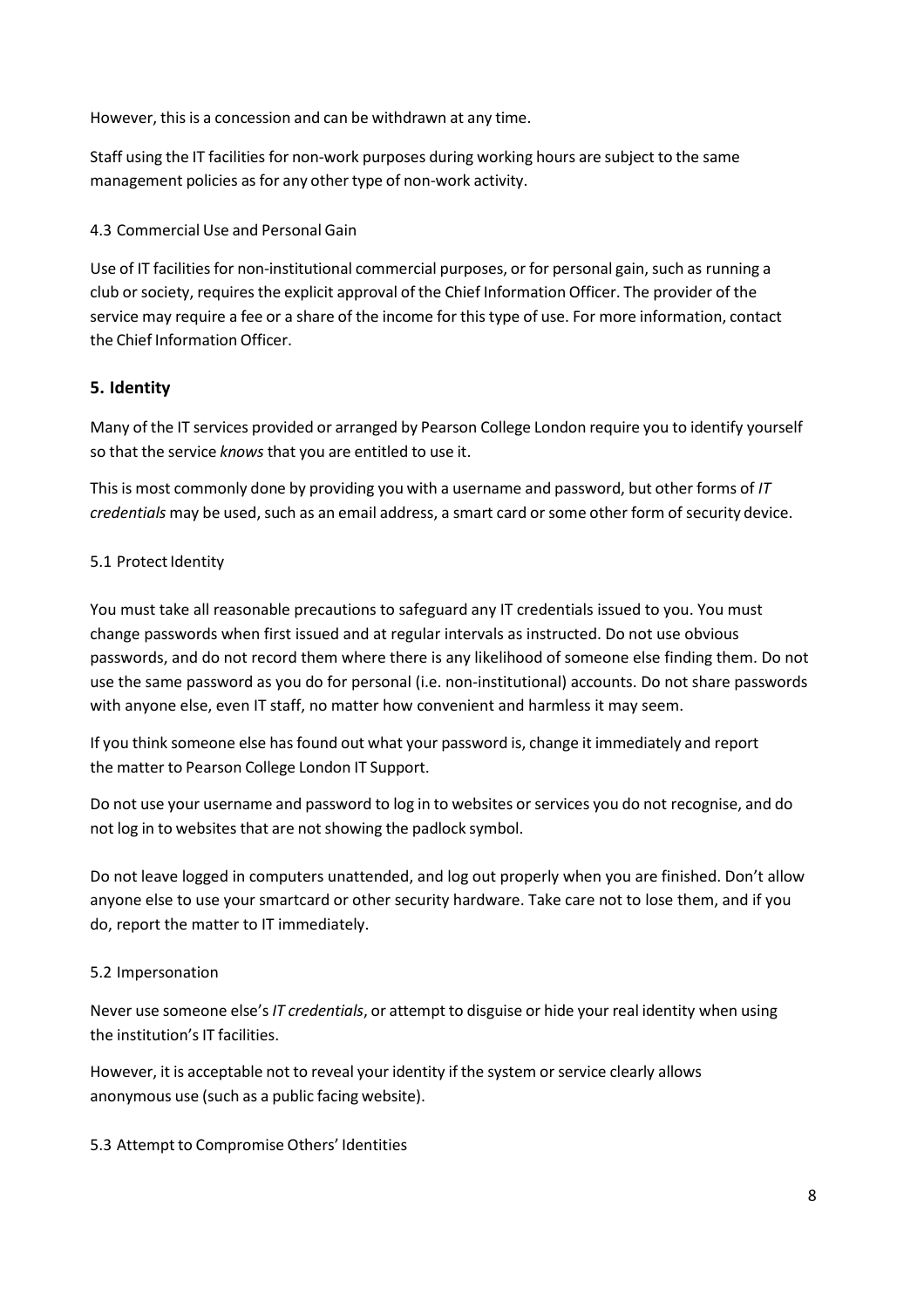You must not attempt to usurp, borrow, corrupt or destroy someone else's*IT credentials*.

## **6. Infrastructure**

The IT infrastructure is all the underlying *stuff* that makes IT function. It includes servers, the network, PCs, printers, operating systems, databases and a whole host of other hardware and software that hasto be set up correctly to ensure the reliable, efficient and secure delivery of IT services.

You must not do anything to jeopardise the infrastructure.

## 6.1 Physical Damage or Risk of Damage

Do not damage, or do anything to risk physically damaging the infrastructure, such as being careless with food or drink at a PC, or playing football in a drop in facility.

## 6.2 Reconfiguration

Do not attempt to change the setup of the infrastructure without authorisation, such as changing the network point that a PC is plugged in to, connecting devicesto the network (except of course for wifi or ethernet networks specifically provided for this purpose) or altering the configuration of the institution's PCs. Unless you have been authorised, you must not add software to or remove software from PCs.

Do not move equipment without authority.

#### 6.3 Network Extension

You must not extend the wired or Wifi network without authorization. Such activities, which may involve the use of routers, repeaters, hubs or Wifi access points, can disrupt the network.

#### 6.4 Setting up servers

You must not set up any hardware or software that would provide a service to others over the network without permission. Examples would include games servers, file sharing services, IRC servers or websites.

#### 6.5 IntroducingMalware

You must take all reasonable stepsto avoid introducing malware to the infrastructure.

The term malware covers many things such as viruses, worms and Trojans, but is basically any software used to disrupt computer operation or subvert security. It is usually spread by visiting websites of a dubious nature, downloading files from untrusted sources, opening email attachments from people you do not know or inserting media that have been created on compromisedcomputers.

If you avoid these types of behaviour, keep your antivirus software up to date and switched on, and run scans of your computer on a regular basis, you should not fall foul of this problem.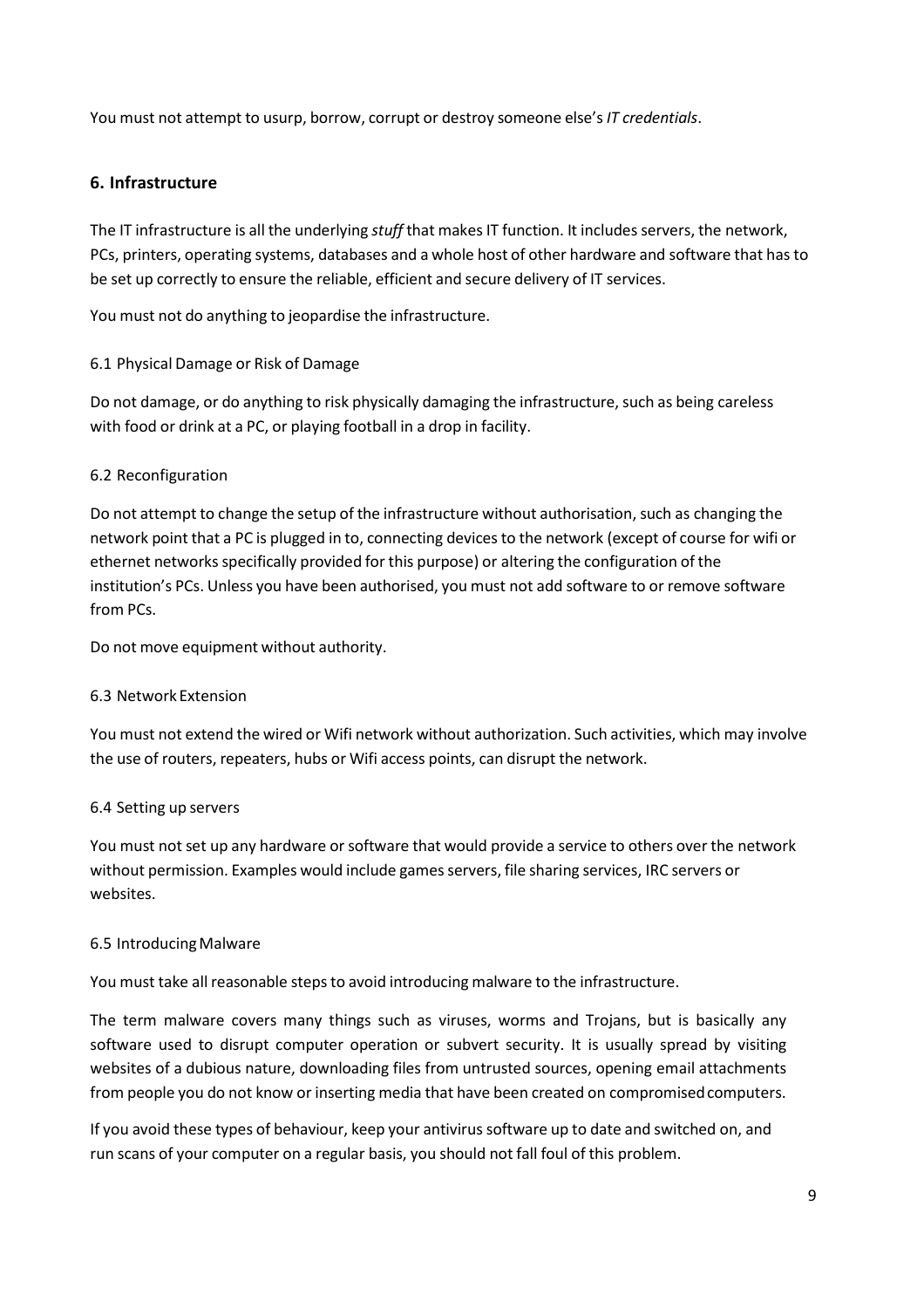#### 6.6 Subverting securitymeasures

Pearson College London has taken measures to safeguard the security of its IT infrastructure, including things such as antivirus software, firewalls, spam filters and so on.

You must not attempt to subvert or circumvent these measures in any way.

# **7. Information**

7.1 Personal, sensitive and confidential information

During the course of their work or studies, staff and students (particularly research students) may handle information that comes under the Data Protection Act 1998, or is sensitive or confidential in some other way. For the rest of this section, these will be grouped together as protectedinformation.

Safeguarding the security of protected information is a highly complex issue, with organisational, technical and human aspects. Pearson College London and Pearson has policies on Data Protection and Information Management and if your role is likely to involve handling protected information, you must make yourself familiar with and abide by these policies.

## 7.1.1 Transmission of Protected Information

When sending protected information electronically, you must use a method with appropriate security. Email is not inherently secure. Advice about how to send protected information electronically is available from the IT Service Desk

#### 7.1.2 Removable Media and Mobile Devices

Protected information must not be stored on removable media (such as USB storage devices, removable hard drives, CDs, DVDs) or mobile devices(laptops, tablet orsmart phones) unless it is encrypted, and the key kept securely.

If protected information issent using removable media, you must use a secure, tracked service so that you know it has arrived safely.

## 7.1.3 Remote working

If you access protected information from off campus, you must make sure you are using an approved connection method that ensures that the information cannot be intercepted between the device you are using and the source of the secure service.

You must also be careful to avoid working in public locations where your screen can be seen.

## 7.1.4 Personal or Public Devices and Cloud Services

Do not store protected information in personal cloud services, such as Dropbox, unless securely encrypted first.

## 7.2 Copyright Information

Almost all published works are protected by copyright. If you are going to use material (images, text, music, software), the onusis on you to ensure that you use it within copyright law. The key point to remember is that the fact that you can see something on the web, download it or otherwise access it does not mean that you can do what you want with it.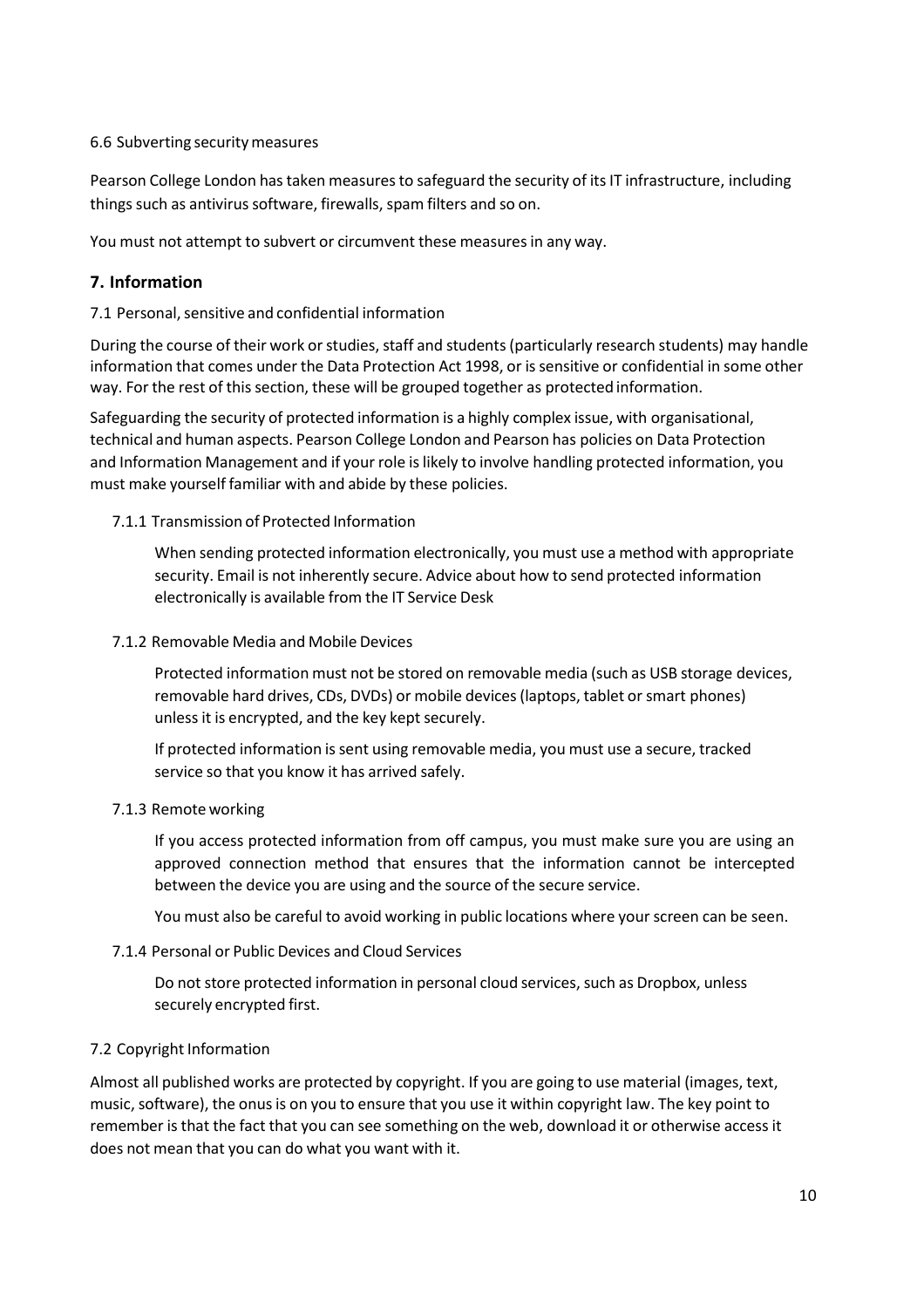#### 7.3 Others' Information

You must not attempt to access, delete, modify or disclose restricted information belonging to other people without their permission, unless it is obvious that they intend others to do this, or you have approval from the Chief Information Officer.

Where information has been produced in the course of employment by Pearson College London, and the person who created or manages it is unavailable, the responsible line manager may give permission for it to be retrieved for work purposes. In doing so, care must be taken not to retrieve any private information in the account, nor to compromise the security of the account concerned.

#### 7.4 Inappropriate Material

You must not create, download, store or transmit unlawful material, or material that is indecent, offensive, defamatory, threatening or discriminatory.

Pearson College London has a statutory duty, underthe Counter Terrorism and Security Act 2015, termed "PREVENT". The purpose of this duty isto aid the process of preventing people being drawn into terrorism. You must not create, download, store or transmit unlawful material, or material that is indecent, offensive, defamatory, threatening, discriminatory or extremist. The University reserves the right to block or monitor access to such material.

#### 7.4.1 Representing the Institution

You must not make statements that purport to represent Pearson College London.

#### 7.4.2 Publishing for Others

You must not publish information on behalf of third parties using the institution's IT facilities without the approval of the Chief Information Officer.

#### **8. Behaviour**

The way you behave when using IT should be no different to how you would behave under other circumstances. Abusive, inconsiderate or discriminatory behaviour is unacceptable.

#### 8.1 Conduct Online and on Social Media

Pearson College London policies concerning staff and students also apply to the use of social media. These include human resource policies, codes of conduct, acceptable use of IT and disciplinary procedures.

#### 8.2 Spam

You must not send unsolicited bulk emails or chain emails other than in specific circumstances.

#### 8.3 Denying Others Access

If you are using shared IT facilities for personal or social purposes, you should vacate them if they are needed by others with work to do. Similarly, do not occupy specialist facilities unnecessarily if someone else needs them.

#### 8.4 DisturbingOthers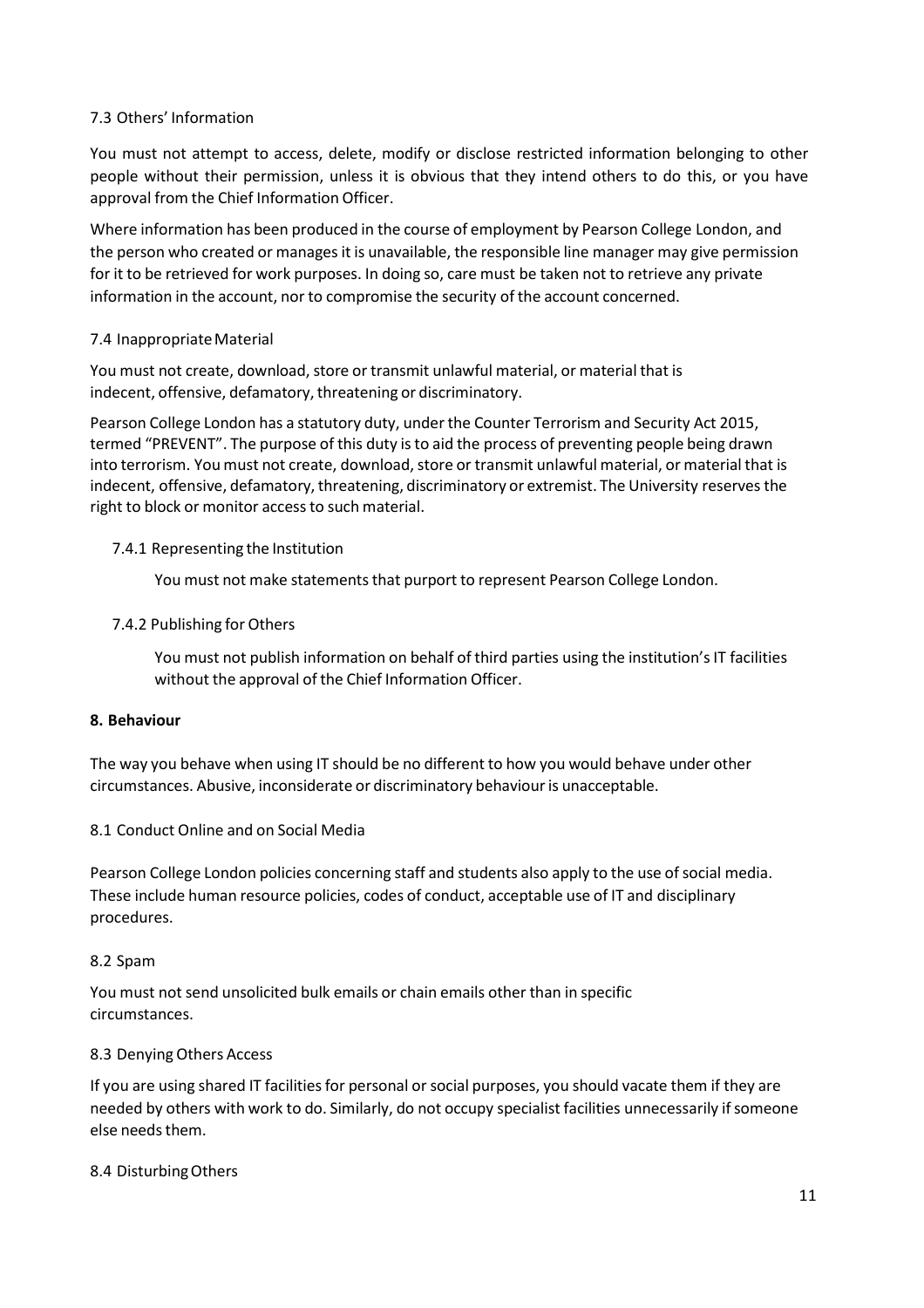When using shared spaces, remember that others have a right work without undue disturbance. Keep noise down (turn phones to silent if you are in a silent study area), do not obstruct passageways and be sensitive to what others around you might find offensive.

8.5 Excessive consumption of bandwidth/resources

Use resources wisely. Don't consume excessive bandwidth by uploading or downloading more material (particularly video) than is necessary. Do not waste paper by printing more than is needed, or by printing single sided when double sided would suffice. Don't waste electricity by leaving equipment needlessly switched on.

# **9. Monitoring**

# 9.1 Institutionalmonitoring

Pearson College London monitors and logs the use of its IT facilities for the purposes of:

- Detecting, investigating or preventing misuse of the facilities or breaches of the College'sregulations
- Monitoring the effective function of the facilities
- Investigation of alleged misconduct

Pearson College London will comply with lawful requestsfor information from law enforcement and government agencies for the purposes of detecting, investigating or preventing crime, and ensuring national security.

## 9.2 Unauthorisedmonitoring

You must not attempt to monitor the use of the IT without the explicit permission of the Chief InformationOfficer.

This would include:

- Monitoring of network traffic
- Network and/or device discovery
- Wifi traffic capture
- Installation of key logging or screen grabbing software that may affect users other than yourself
- Attempting to access system logs or servers or network equipment.

Where IT is itself the subject of study or research, special arrangements will have been made, and you should contact your module leader/research supervisor for more information.

# **10. Infringement**

# 10.1 Disciplinary Process and Sanctions

Breaches of these regulations will be handled by Pearson College London's disciplinary processes. This could have a bearing on your future studies or employment with the institution and beyond.

Sanctions may be imposed if the disciplinary processfinds that you have indeed breached the regulations, for example, imposition of restrictions on your use of IT facilities; removal of services; withdrawal of offending material; fines and recovery of any costsincurred by Pearson College London as a result of the breach.

10.2 Reporting to Other Authorities